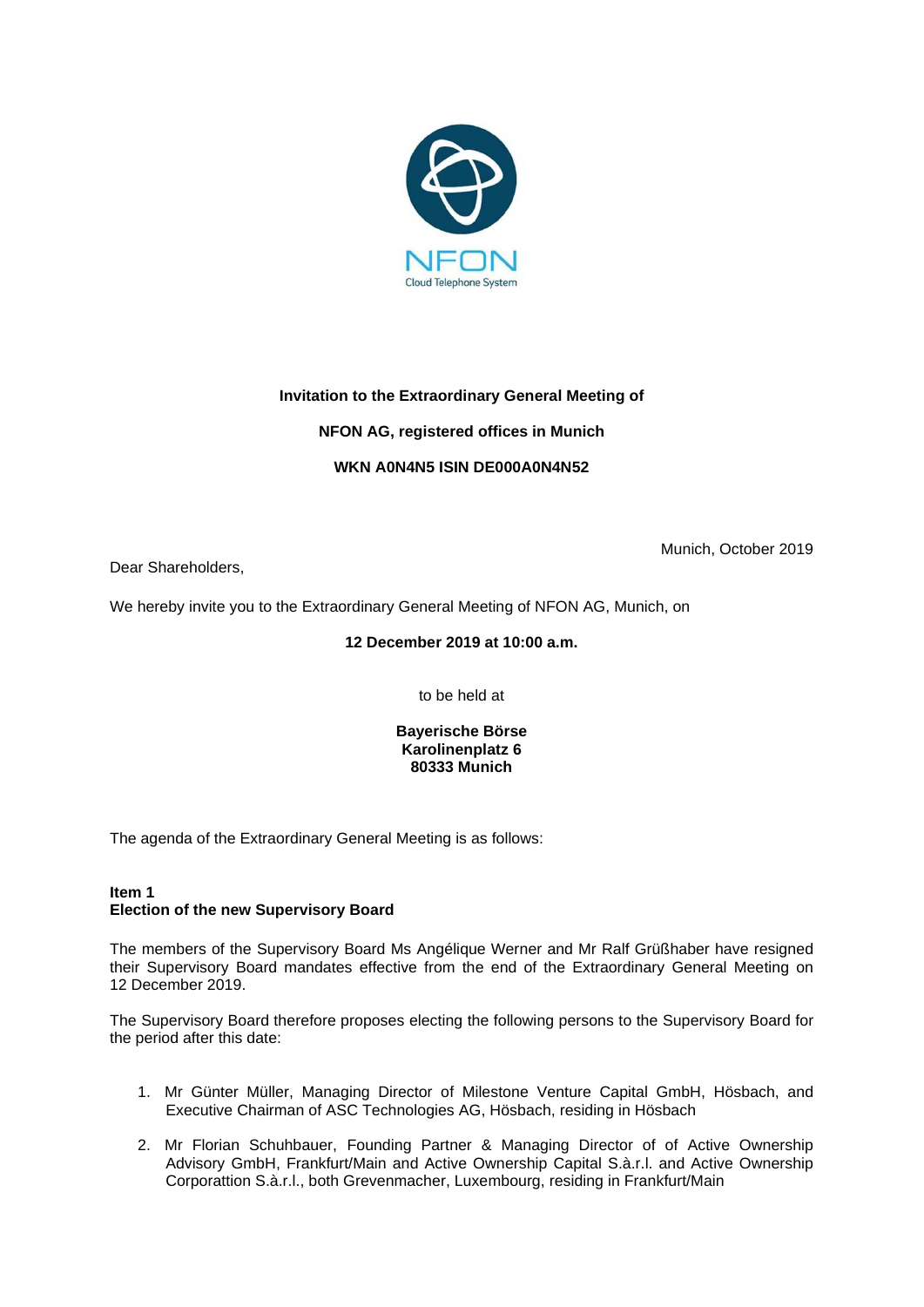In accordance with Article 12(2) of the Articles of Association, the new members of the Supervisory Board will be elected by the Extraordinary General Meeting for the remainder of the term in office of the members of the Supervisory Board who have stepped down, thus until the end of the Annual General Meeting that adopts a resolution on official approval of the actions of the new members of the Supervisory Board for the third financial year after their term in office begins. This does not include the financial year in which the term in office begins.

Individual votes will be held for the members of the Supervisory Board.

In accordance with sections 96(1), 101(1) of the *Aktiengesetz* (AktG – German Stock Corporation Act) in conjunction with Article 12(1) of the Articles of Association, the Supervisory Board is composed of four members to be elected by the General Meeting.

The General Meeting is under no obligation to adhere to nominations.

In light of item 5.4.1 of the German Corporate Governance Code, it is noted that the candidate for the Supervisory Board, Mr Günter Müller, is a member of the management of Milestone Venture Capital GmbH. Milestone Venture Capital GmbH is a material shareholder of the company.

Disclosures on the Supervisory Board candidates proposed under Item 1 of the agenda:

Mr Schuhbauer satisfies the requirements of an independent financial expert within the meaning of section 100(5) AktG.

The proposed candidates are members of the following other supervisory boards and comparable foreign and domestic supervisory bodies of commercial enterprises:

- 1. Günter Müller: none
- 2. Florian Schuhbauer: Member of the Supervisory Board of PNE AG, Cuxhaven, Germany Member of the Board of Directors of exceet Group SE, Grevenmacher, Luxembourg

The Supervisory Board has assured itself that the proposed candidates can devote the time expected to be necessary for their office.

The above nominations take into account the skills profile prepared by the Supervisory Board for the body as a whole. Further information on the careers of the proposed candidates can be found in the CVs in the appendix to this invitation and on the Company's website at https://corporate.nfon.com/en/investor-relations/annual-general-meeting

### **Item 2**

### **Resolution on creating Authorised Capital 2019, cancelling Authorised Capital I, disapplying pre-emption rights and amending Article 4(3) of the Articles of Association**

Authorised Capital I created by the Annual General Meeting on 9 April 2018 of EUR 4,820,075 has been largely exhausted. Thus, the amount of Authorised Capital I in accordance with Article 4(3) of the Articles of Association still remaining of EUR 368,671 utilises the legal framework for authorised capital only to a very limited extent. In order to grant the company greater flexibility in terms of its financing, the remaining Authorised Capital I is to be cancelled and a new Authorised Capital 2019 created with limited options for disapplying pre-emption rights.

The Supervisory Board and the Management Board therefore propose that the following resolutions be adopted:

1. The Management Board is authorised, with the approval of the Supervisory Board, to increase share capital on one or more occasions by a total of up to EUR 3,000,000 by 11 December 2024 by issuing new no-par bearer shares with profit participation rights from the beginning of the financial year in which they were issued in exchange for cash or non-cash contributions (Authorised Capital 2019). Shareholders have pre-emption rights.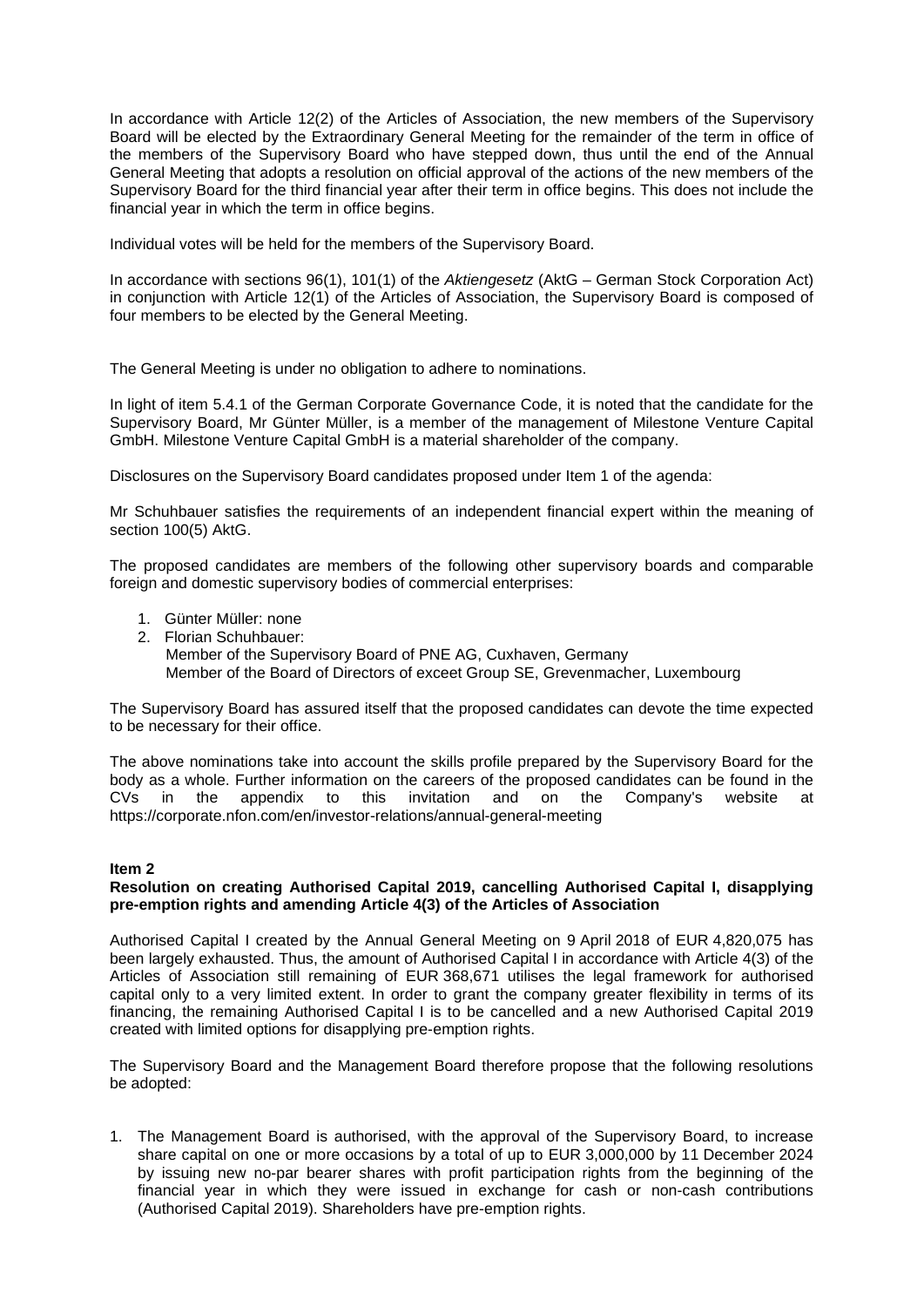The new shares may also be acquired by one or more banks with the obligation to offer them to shareholders for subscription (indirect pre-emption rights).

The Management Board is authorised, with the approval of the Supervisory Board, to decide on the content of share rights and the terms for issuing the shares and to determine the details of the capital increase.

The Management Board is also authorised, with the approval of the Supervisory Board, to disapply shareholder pre-emption rights in the following cases:

- a) in the event of a cash capital increase, if the issue price of the new shares is not significantly lower than the stock market price at the time the issue price is finalised and the proportion of share capital represented by the shares issued for cash contributions on the basis of a) of this authorisation with pre-emption rights disapplied does not exceed a total of 10% of the share capital, either in relation to the amount on 12 December 2019 or at the time this authorisation becomes effective or at the time it is exercised;
- b) if shares are issued against non-cash contributions to acquire companies, investments in companies (including in the context of business combinations), parts of companies or other assets including rights and receivables and the proportion of share capital represented by the shares issued for non-cash contributions on the basis of b) of this authorisation with preemption rights disapplied does not exceed a total of 10% of the share capital, either in relation to the amount on 12 December 2019 or at the time this authorisation becomes effective or at the time it is exercised;
- c) to exclude fractional shares from pre-emption rights.

The proportion of share capital represented by all shares issued on the basis of this authorisation with pre-emption rights disapplied must not exceed 10% of the share capital, either in relation to the amount on 12 December 2019 or at the time this authorisation becomes effective or at the time it is exercised. This limit of 10% and the limits of 10% of share capital in accordance with a) and b) of this authorisation include the pro rata amount of the share capital attributable to shares that are issued or sold from the period between 12 December 2019 and the end of the term of this authorisation, with pre-emption rights disapplied, in direct or indirect application of section 186(3) sentence 4 AktG. Finally, these limits include the pro rata amount of the share capital of shares issued from 12 December 2019 onwards on the basis of an authorisation to use treasury shares in accordance with sections 71(1) no. 8 sentence 5, 186(3) sentence 4 AktG, with pre-emption rights disapplied.

- 2. The existing authorisation of the Management Board to increase the share capital in accordance with Article 4(3) of the Articles of Association (Authorised Capital I) will be cancelled effective from the date the amendment to the Articles of Association proposed below under 3. is entered in the commercial register.
- 3. Article 4(3) of the Articles of Association will be cancelled and revised as follows:

"3. The Management Board is authorised, with the approval of the Supervisory Board, to increase share capital on one or more occasions by a total of up to EUR 3,000,000 by 11 December 2024 by issuing new no-par bearer shares with profit participation rights from the beginning of the financial year in which they were issued in exchange for cash or non-cash contributions (Authorised Capital 2019). Shareholders have pre-emption rights.

The new shares may also be acquired by one or more banks with the obligation to offer them to shareholders for subscription (indirect pre-emption rights).

The Management Board is authorised, with the approval of the Supervisory Board, to decide on the content of share rights and the terms for issuing the shares and to determine the details of the capital increase.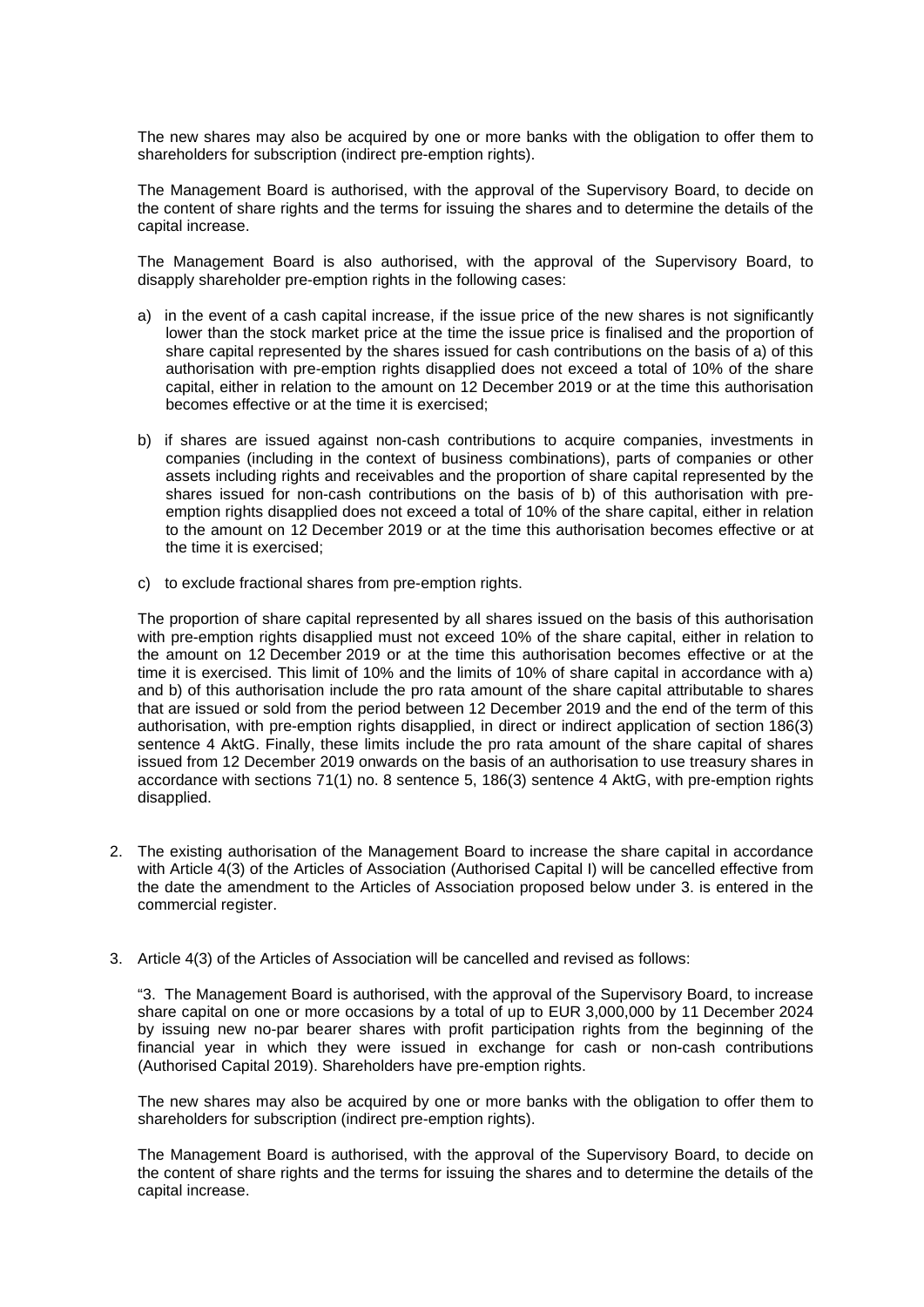The Management Board is also authorised, with the approval of the Supervisory Board, to disapply shareholder pre-emption rights in the following cases:

- a) in the event of a cash capital increase, if the issue price of the new shares is not significantly lower than the stock market price at the time the issue price is finalised and the proportion of share capital represented by the shares issued for cash contributions on the basis of a) of this authorisation with pre-emption rights disapplied does not exceed a total of 10% of the share capital, either in relation to the amount on 12 December 2019 or at the time this authorisation becomes effective or at the time it is exercised;
- b) if shares are issued against non-cash contributions to acquire companies, investments in companies (including in the context of business combinations), parts of companies or other assets including rights and receivables and the proportion of share capital represented by the shares issued for non-cash contributions on the basis of b) of this authorisation with preemption rights disapplied does not exceed a total of 10% of the share capital, either in relation to the amount on 12 December 2019 or at the time this authorisation becomes effective or at the time it is exercised;
- c) to exclude fractional shares from pre-emption rights.

The proportion of share capital represented by all shares issued on the basis of this authorisation with pre-emption rights disapplied must not exceed 10% of the share capital, either in relation to the amount on 12 December 2019 or at the time this authorisation becomes effective or at the time it is exercised. This limit of 10% and the limits of 10% of share capital in accordance with a) and b) of this authorisation include the pro rata amount of the share capital attributable to shares that are issued or sold from the period between 12 December 2019 and the end of the term of this authorisation, with pre-emption rights disapplied, in direct or indirect application of section 186(3) sentence 4 AktG. Finally, these limits include the pro rata amount of the share capital of shares issued from 12 December 2019 onwards on the basis of an authorisation to use treasury shares in accordance with sections 71(1) no. 8 sentence 5, 186(3) sentence 4 AktG, with pre-emption rights disapplied."

#### **Report from the Management Board:**

The following Management Board report relating to item 2 can be viewed at NFON AG's offices at Machtlfinger Strasse 7, 81379 Munich, and online at https://corporate.nfon.com/en/investorrelations/annual-general-meeting/. The report will also be available at the General Meeting and can be sent to shareholders upon request.

## **Regarding item 2**

### **Management Board report to the General Meeting in accordance with section 203(2) sentence 2 in conjunction with section 186(4) sentence 2 AktG**

In accordance with section 203(2) sentence 2 in conjunction with section 186(4) sentence 2 AktG, the Management Board of NFON AG provides the company's Extraordinary General Meeting convened for 12 December 2019 with the following written report on the creation of Authorised Capital 2019 against cash or non-cash contributions with authorisation to disapply pre-emption rights, as proposed under item 2:

Authorised Capital I created by the Annual General Meeting on 9 April 2018 of EUR 4,820,075 has been largely exhausted. The amount of Authorised Capital I in accordance with Article 4(3) of the Articles of Association still remaining of EUR 368,671 does not even nearly make full use of the legal framework for authorised capital. Thus, this remaining Authorised Capital I is to be cancelled and new Authorised Capital 2019 created.

The new authorisation proposed is designed to make moderate use of the legal opportunities to expand the company's equity base. Adequate capitalisation is key to future business, especially given the company's purpose and the desire to secure further financial resources to invest in the future of our company. Moderate new Authorised Capital is therefore to be created. The extent permitted by law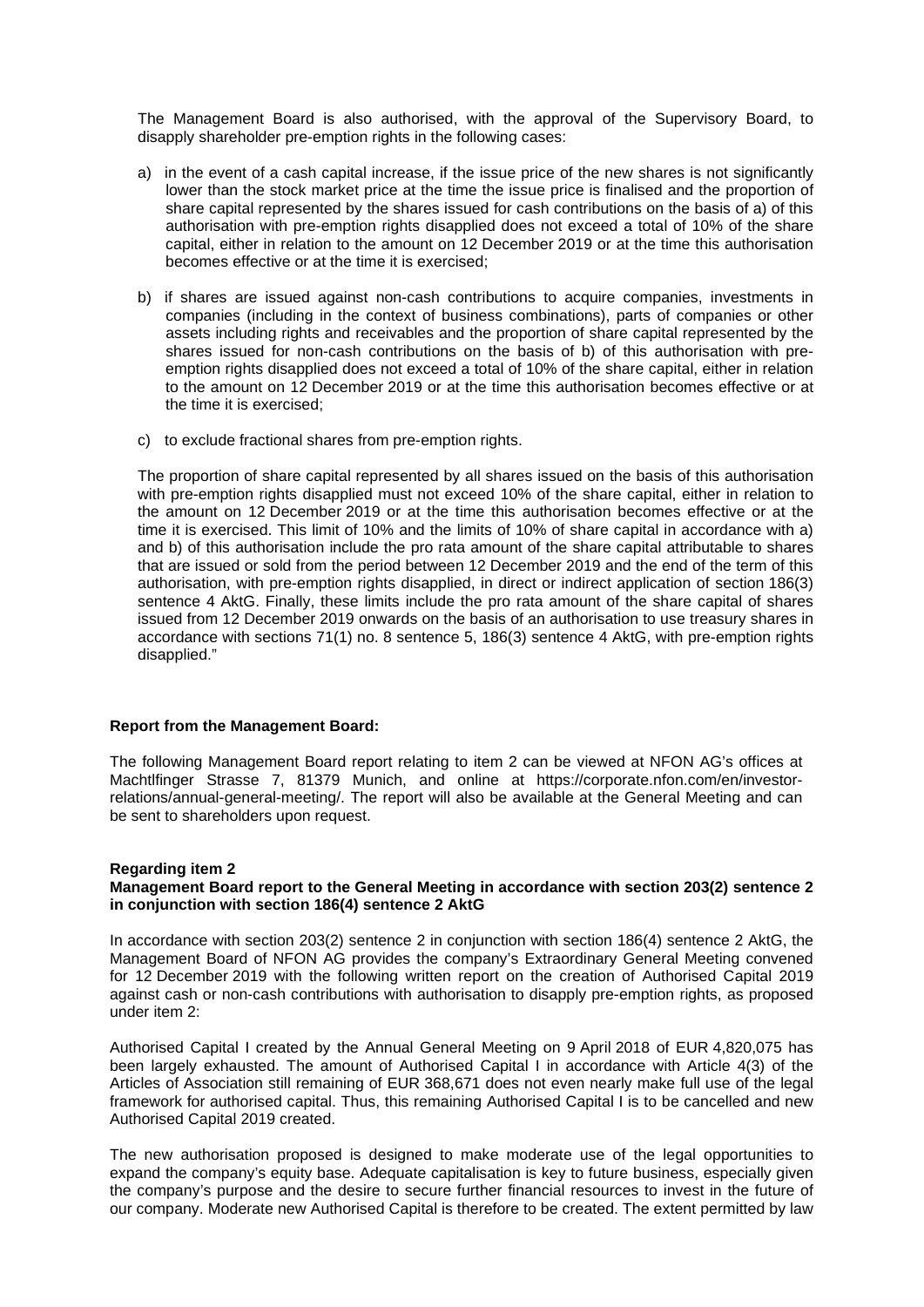will not be exhausted. A limited option for disapplying pre-emption rights is also to be created for both cash and non-cash capital increases. Here, too, the extent permitted by law for disapplying preemption rights will not be exhausted.

There are not currently any specific plans in place for the utilisation of the Authorised Capital 2019 proposed to the General Meeting. From a current standpoint, funds from the Authorised Capital 2019 proposed to the General Meeting could be used, in particular, to strengthen the equity base so as to avoid increased reliance on debt financing for future investment projects.

The company could also use new equity to finance acquisitions. As a capital increase in order to make an acquisition must be carried out at short notice, the resolution on this at the General Meeting does not constitute an alternative to using authorised capital. Creating authorised capital allows the Management Board to quickly and easily take advantage of any opportunities that arise to acquire companies in the interests of shareholders in order to meet the company's business requirements and bolster its competitive standing.

If Authorised Capital 2019 is utilised, shareholders have statutory pre-emption rights. The new shares resulting from a cash capital increase are either to be offered to shareholders for subscription directly or acquired by banks with the obligation to offer them to shareholders for subscription (indirect preemption rights). However, the Management Board is to be authorised, with the approval of the Supervisory Board, to disapply shareholders' pre-emption rights in several cases:

The disapplication of pre-emption rights in a capital increase against cash contributions within the 10% limit set out in section 186(3) sentence 4 AktG makes it easier for the company to obtain financing by raising equity. This provides the company with the opportunity to raise new capital on the capital markets flexibly and inexpensively. This authorisation makes it easier for the company to meet any potential capital requirements at very short notice and benefit from market opportunities. The disapplication of pre-emption rights makes it possible to act quickly and place shares close to the stock market price, without the markdowns on account of high volatility that are otherwise common for issues with pre-emption rights. This can improve the proceeds from the issue. This also results in significant cost advantages for the company in the case of smaller capital increases in particular, as it is not necessary to go through the costly process of preparing a prospectus if pre-emption rights are disapplied. This form of capital increase is thus also in the interests of shareholders. Dilution of the value of existing shares is minimized in line with statutory limits by the fact that the issue price is not allowed to be significantly lower than the stock market price. This means that shareholders' preemption rights would have very little economic value. Shareholders can maintain their stake by making corresponding purchases on the stock exchange.

The total cash capital increase, using this authorisation to disapply pre-emption rights in accordance with section 186(3) sentence 4 AktG, must not exceed 10% of the share capital, either in relation to the amount on 12 December 2019 or at the time this authorisation becomes effective or at the time it is exercised.

In the event of non-cash capital increases, pre-emption rights should also be moderately disapplied in the amount of 10% of the existing share capital, with the approval of the Supervisory Board. This disapplication of pre-emption rights allows the Management Board in appropriate cases, with the approval of the Supervisory Board, for example, to acquire companies or investments in companies or to combine with other companies in return for transferring NFON AG shares. This should make it possible for the company to respond quickly and flexibly on national and international markets to favourable offers or other opportunities that arise to acquire companies or investments in companies or to combine with companies that operate in related business areas, in order to improve its own competitiveness in the interests of shareholders. During negotiations, it may become necessary to offer shares, as opposed to money, as consideration in order to meet sellers' expectations or maintain its own liquidity. The proposed option to disapply pre-emption rights takes this into account. The dilution resulting from disapplying pre-emption rights is offset by the fact that the business expansion through increased equity is financed by third parties and that existing shareholders – albeit with a lower equity and voting share than previously – share in company growth which, if pre-emption rights were granted, they would have to finance using own funds. However, all shareholders can maintain or increase their stake by purchasing additional shares through the stock exchange listing.

Pre-emption rights are also to be disapplied for fractional shares. This is intended to make it easier to handle an issue with a shareholder pre-emption rights. Fractional shares can result from the issue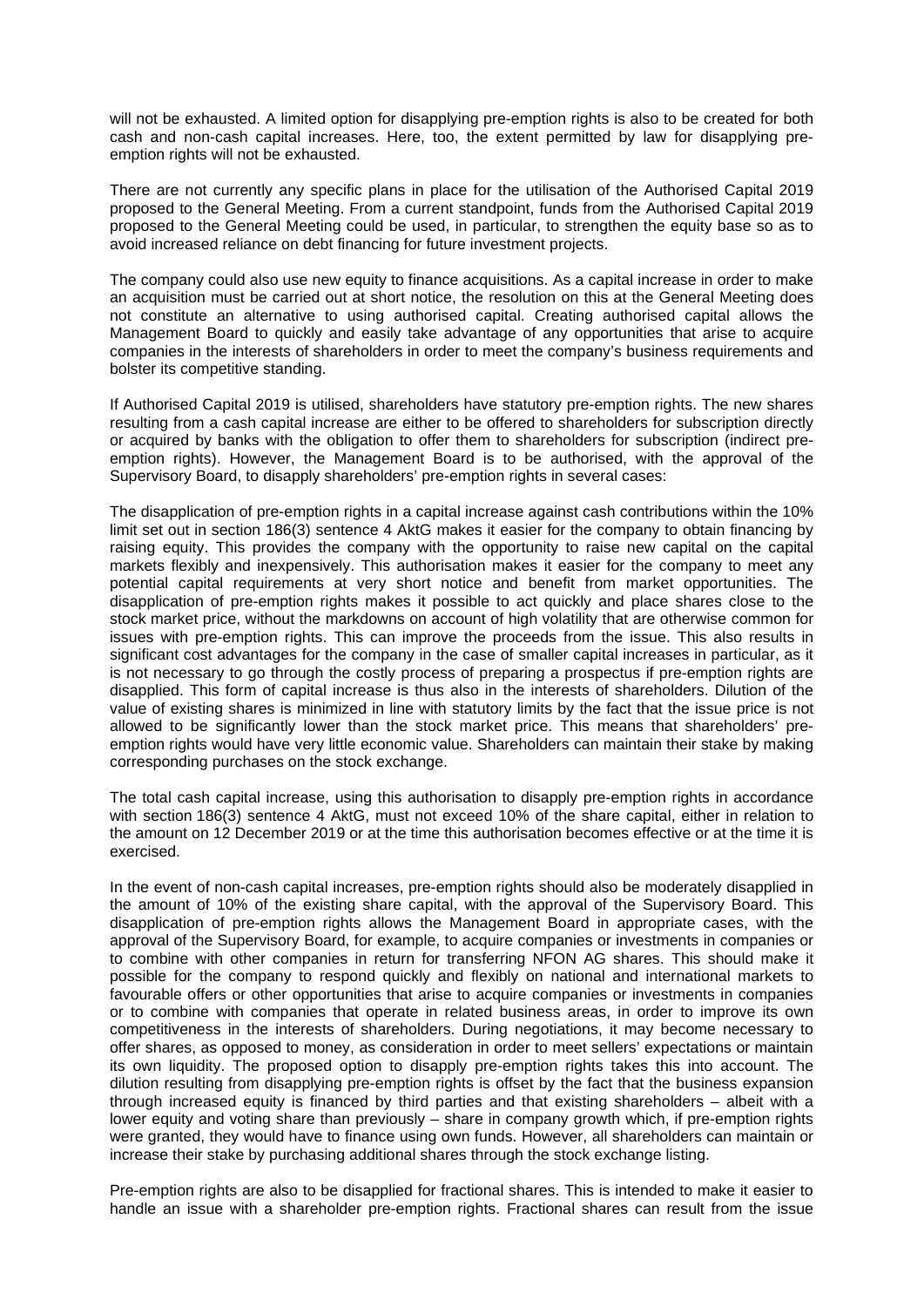volume in question and from the fact that it is necessary to achieve a technically feasible pre-emption rights ratio. The value of these fractional shares for the individual shareholder is generally low. The possible dilution effect is also negligible due to the limitation to fractional shares. Nonetheless, the effort involved for the company in issuing shares without with pre-emption rights disapplied is considerably higher, which incurs additional costs. The new fractional shares excluded from shareholder pre-emption rights are realised either by selling them on the stock exchange or in another way that most benefits the company. Disapplying pre-emption rights therefore improves feasibility and cost efficiency and makes it easier to execute an issue, and is thus in the interests of shareholders.

The proportion of share capital represented by shares issued on the basis of this proposed authorisation in accordance with item 2, with pre-emption rights disapplied, must not exceed 10% of the share capital, either in relation to the amount on 12 December 2019 or at the time this authorisation becomes effective or at the time it is exercised.

Both the limit of 10% and the limit of 10% of share capital for the authorisation to disapply pre-emption rights in accordance with section 186(3) sentence 4 AktG and for non-cash contributions include the pro rata amount of the share capital attributable to shares that are issued or sold from the period between 12 December 2019 and the end of the term of this authorisation, with pre-emption rights disapplied, in direct or indirect application of section 186(3) sentence 4 AktG. Finally, these limits include the pro rata amount of the share capital of shares issued from 12 December 2019 onwards on the basis of an authorisation to use treasury shares in accordance with sections 71(1) no. 8 sentence 5, 186(3) sentence 4 AktG, with pre-emption rights disapplied.

These limits on disapplying pre-emption rights prevent excessive changes to shareholders' holdings.

Any time that shares are issued with pre-emption rights disapplied, the Management Board will carefully review whether this is in the interests of the company and thus of its shareholders. Only then will the Management Board exercise the option it has been granted and will provide a report on this at the next Annual General Meeting.

## **Attending the General Meeting**

Under Article 24 of the Articles of Association, shareholders are entitled to attend the General Meeting and to exercise their voting rights if they register with the company in English or German using the address, fax number or e-mail address given below and provide evidence of their shareholdings issued by their custodian bank in English or German to this address, fax number or e-mail address:

> NFON AG c/o UBJ. GmbH Kapstadtring 10 22297 Hamburg

Fax: +49 (0) 40-6378-5423 e-mail: [hv@ubj.de](mailto:hv@ubj.de)

Evidence of shareholdings must relate to the period beginning 21 November 2019 (midnight CET of 21 November 2019) (the "record date") and must be in text form (section 126 b of the *Bürgerliches Gesetzbuch* (BGB – German Civil Code)). The company must receive the evidence of shareholdings and the registration no later than midnight at the end of 5 December 2019 (midnight CET).

### **Significance of the record date**

The record date determines the exercising of participation rights and the scope of voting rights at the General Meeting. Only those company shareholders who have provided evidence of their shareholdings as at the record date will be considered shareholders for the purposes of attending the General Meeting and exercising voting rights. Changes to holdings after the record date do not affect the right to attend or the extent of voting rights. This means that persons who did not hold any shares as at the record date and who acquired their shares only after the record date are not entitled to attend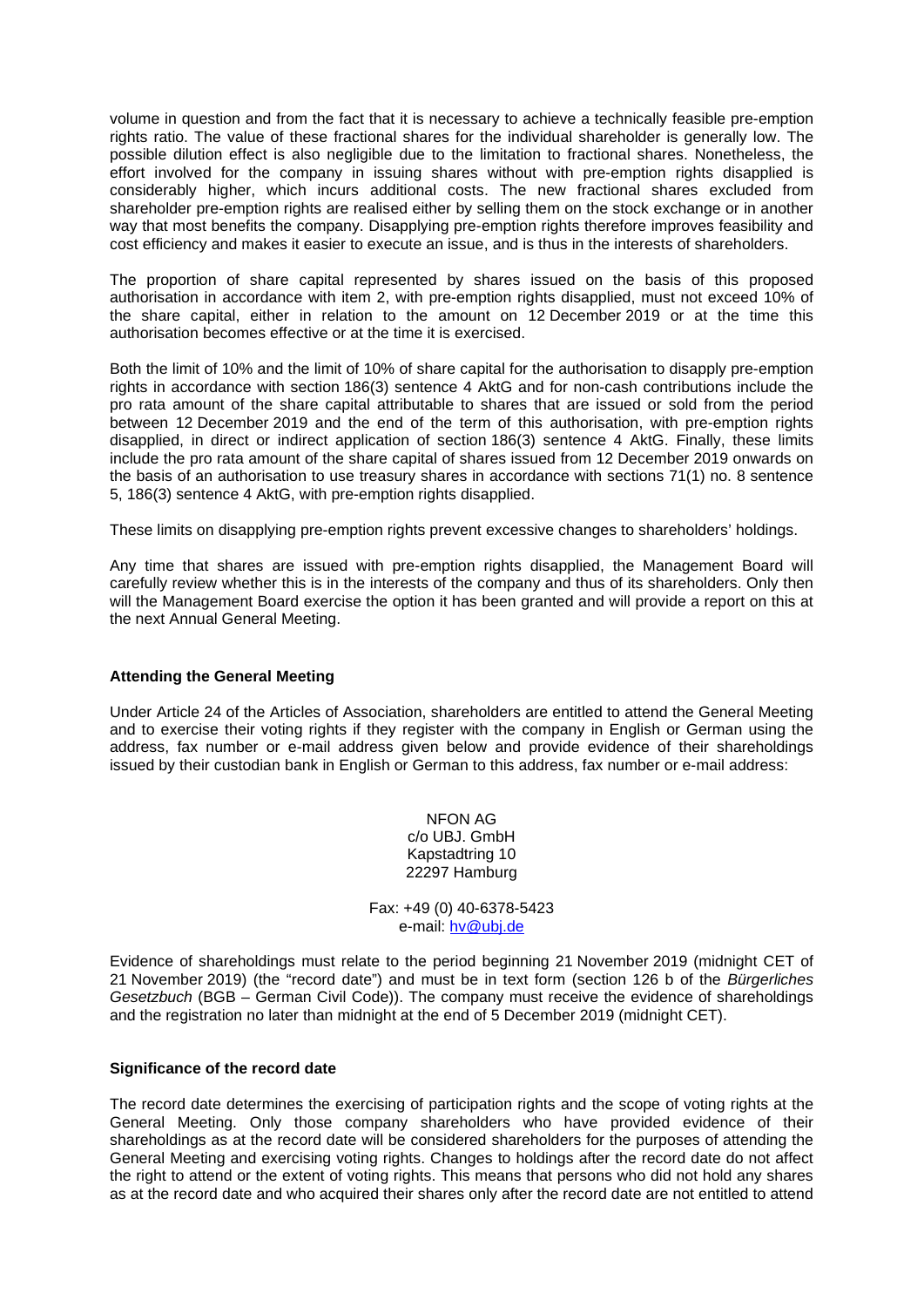or vote, unless they have been appointed as a proxy or are authorised to exercise such rights. Shareholders who properly registered and provided evidence of shareholdings remain entitled to attend and vote to the extent allowed by their shareholdings even if they sell their shares in full or in part after the record date. The record date is not relevant to the dividend entitlement. Shareholders also remain free to dispose of their shares after the record date and after having registered.

Following receipt of registration and evidence of shareholdings, the shareholders entitled to attend are sent tickets for the General Meeting by the registration office. We ask that shareholders submit their registration and evidence of shareholdings to the company promptly so that the tickets are received on time.

## **Proxy voting**

Shareholders can also exercise their voting rights at the General Meeting by way of a proxy, e.g. a bank or shareholder association. Registration must still be completed on time and evidence of shareholdings submitted in accordance with the terms above. If neither a credit institution nor a shareholder association nor other persons or institutions equivalent to credit institutions in accordance with section 135(8) and (10) in conjunction with section 125(5) AktG are appointed as a proxy, granting the proxy, revoking this and providing evidence of the proxy to the company must be made in text form (section 126 b BGB).

Shareholders will receive further information on the proxy and a proxy form with their tickets. Using the proxy form is not mandatory. Shareholders may choose to issue a proxy in text form (section 126 b BGB) in another manner.

The following address should be used to declare a proxy to the company, to revoke this proxy and to send evidence of authorisation issued to a proxy:

> NFON AG Investor Relations – Extraordinary General Meeting 2019 Machtlfinger Strasse 7 81379 Munich or by fax: +49 (0) 89 45300 33134 or by e-mail: sabina.prueser@nfon.com

Checks may be conducted when entering and leaving on the day of the General Meeting.

Credit institutions and equivalent persons or institutions may request that proxies be in a specific form as they are required to keep a record of the proxy so that it can be verified. In addition, the proxy statement must be complete and may contain declarations related solely to exercising the voting rights. If you wish to appoint a credit institution, a shareholders association or another equivalent institution, enterprise or person as a proxy in accordance with section 135 AktG, please therefore consult the person or entity to be appointed as proxy as to what form the proxy is to take.

Our company would like to simplify the proxy voting procedure for our shareholders. The Management Board has thus appointed two NFON AG employees as representatives to exercise shareholder voting rights in accordance with shareholder instructions. All shareholders who cannot attend in person and who do not wish to appoint their custodian bank or another third party to exercise their voting rights are entitled to make use of this option. Voting representatives must vote as instructed. If no instructions are issued, the entire proxy is invalid. If no instructions are issued regarding one agenda item, the proxy for this agenda item is not valid. In this case, the voting representative will therefore abstain from voting entirely or abstain from voting on the agenda item for which no instructions were issued. In the event of an individual vote on an agenda item, the instructions issued for this item apply accordingly to each sub-item. Please note that voting representatives cannot accept any requests to make comments, file objections against General Meeting resolutions, ask questions or put forward motions. Powers of proxy and instructions to voting representatives appointed by the company that are not issued at the General Meeting must be received by the company no later than 10 December 2019.

Shareholders who wish to assign power of proxy to the voting representatives appointed by the company require a ticket for the General Meeting. Registration must therefore be received on time and evidence of shareholdings submitted in accordance with the terms above even if power of proxy is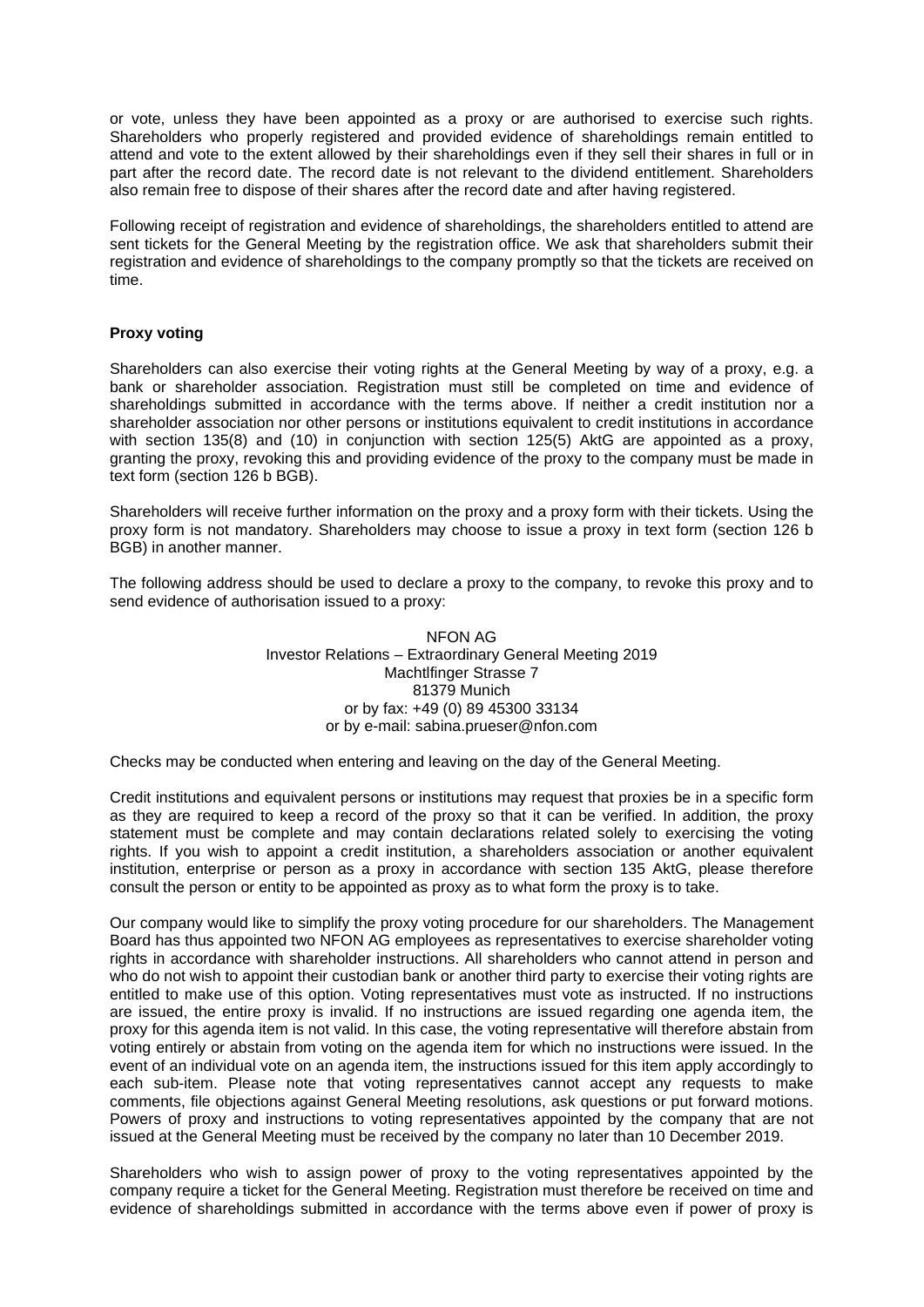given to the voting representatives appointed by the company. The notice of participation should be sent to the registration address, fax number or e-mail address listed above as soon as possible so as to ensure that tickets and additional documents relating to the authorisation of the voting representatives are received on time.

If the voting representatives appointed by the company are authorised to exercise voting rights, this authorisation can also be sent in text form, e.g. including electronically (e-mail), to the address, fax number or e-mail address provided above for granting power of proxy. Revocation of power of proxy must also be made in text form (section 126 b BGB).

If the shareholder grants the power of proxy to more than one person, the company may reject one or more of these persons.

### **Shareholder rights**

### **Requests for additions to the agenda in accordance with section 122(2) AktG**

Shareholders whose combined shares constitute one twentieth of the share capital or the pro rata amount of EUR 500,000 (currently corresponds to 500,000 shares) may request in accordance with section 122(2) AktG that items be included on the agenda and published. Each new item shall be accompanied by a reason or a draft proposal. The request must be made in writing (section 126 BGB) and addressed to the Management Board of the company and must be received by the company no later than thirty days before the General Meeting, i.e. no later than 11 November 2019, midnight CET. Any requests for supplements submitted after this time will not be considered. All requests for supplements should be sent to the following address:

## NFON AG – Management Board – Machtlfinger Straße 7 81379 Munich

Applicants must provide evidence that they have held the minimum number of shares for at least 90 days before the day their request is received and that they will hold these shares until the Management Board issues its decision on the request. Section 121(7) AktG applies when calculating the deadline. Confirmation from the custodian bank constitutes sufficient evidence.

#### **Counter-motions and nominations by shareholders in accordance with sections 126(1) and 127 AktG**

Shareholders are entitled to submit counter-motions against Management Board or Supervisory Board proposals on certain agenda items and nominations. Shareholder motions, including the name of the shareholder, the reasons for filing the motion and any statements by the Management Board or the Supervisory Board, are to be made accessible to the beneficiaries set out in section 125(1) to (3) AktG, subject to the requirements listed there (this includes shareholders who request access), provided that the shareholder has sent a counter-motion against a Management Board or Supervisory Board proposal on a certain agenda item, specifying the reasons for doing so, to the address, fax number or e-mail address given below at least 14 days before the company's General Meeting. The date of receipt shall not be taken into account. The latest permissible date of receipt is therefore 27 November 2019, midnight CET. There is no requirement to publish a counter-motion if one of the grounds for exclusion under section 126(2) AktG is met. If several shareholders file counter-motions against the same resolution, the Management Board may combine the counter-motions and the reasons given for issuing the counter-motions.

It is not necessary to provide reasons for shareholder nominations in accordance with section 127 AktG. Nominations are made accessible only if they include the name, profession and domicile of the proposed person and, in the case of elections to the Supervisory Board, details on their seats on other statutory supervisory boards. Section 127 sentence 1 AktG in conjunction with section 126(2) AktG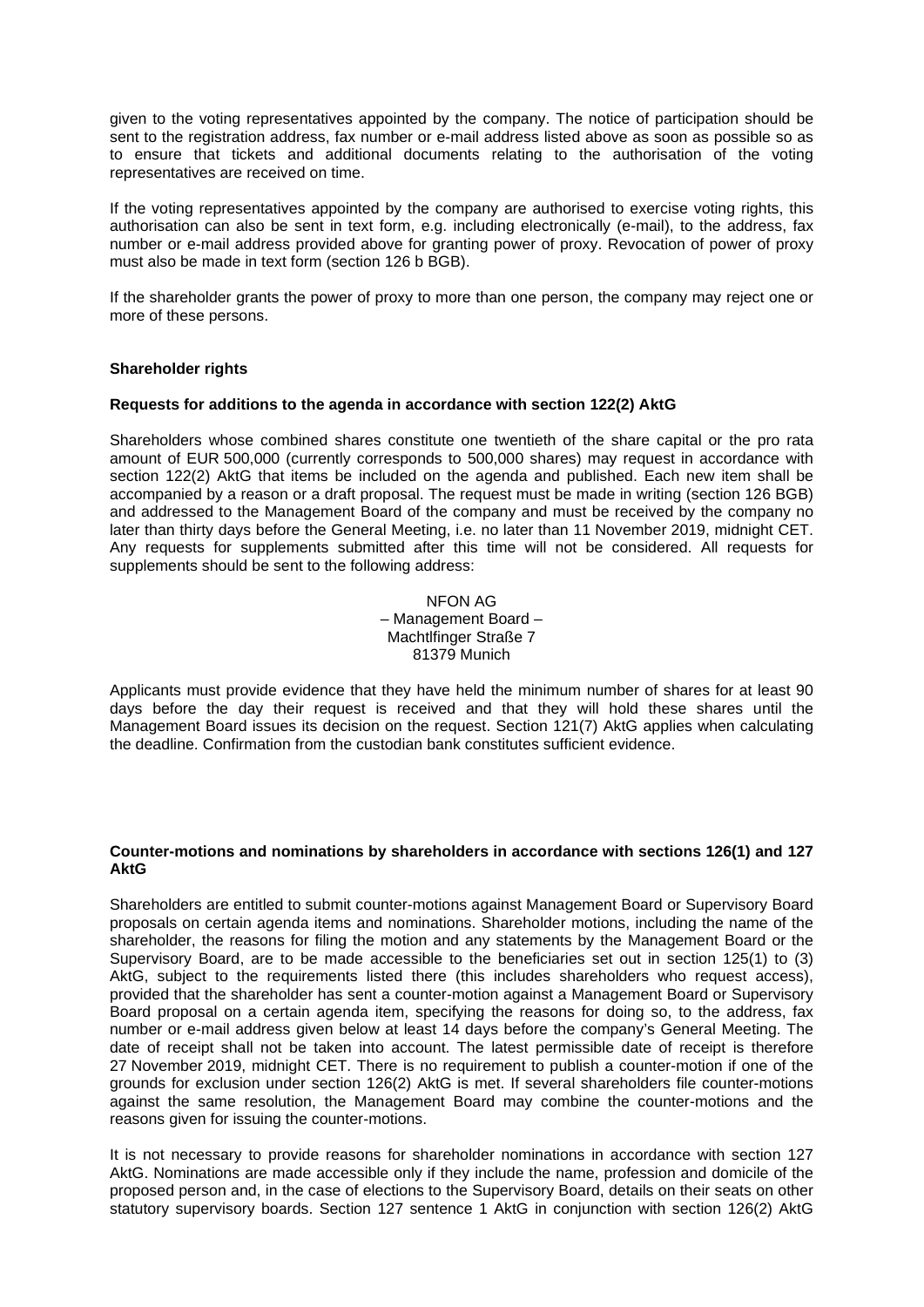specifies other conditions under which nominations need not be made accessible online. The requirements and regulations for the publication of motions also apply accordingly, in particular, 27 November 2019, midnight CET, is the cut-off date by which time nominations must have been received at the following address in order to publish them. All motions (including reasons) and nominations from shareholders in accordance with section 126(1) and section 127 AktG prior to the General Meeting and other enquiries from shareholders regarding the General Meeting are to be addressed exclusively to:

> NFON AG Investor Relations – Extraordinary General Meeting 2019 Machtlfinger Strasse 7 81379 Munich or by fax: +49 (0) 89 45300 33134 [or by e-mail: sabina.prueser@nfon.com](mailto:hv-2012@gigaset.com)

Counter-motions and nominations from shareholders that are to be made accessible (including the name of the shareholder and, in the case of counter-motions, the reasons for the counter-motion) are published online at https://corporate.nfon.com/en/investor-relations/annual-general-meeting/ after being received. Any statements by the Management Board or the Supervisory Board are also published on this page.

### **Right to request information in accordance with section 131(1) AktG**

In accordance with section 131(1) AktG, the Management Board must inform all shareholders of matters relating to the company at the General Meeting if requested to do so, provided this information is required in order to appropriately judge the item of business set out in the agenda and provided there are no grounds to deny the provision of information. The obligation to provide information also covers the company's legal and business relations with an affiliated company and the position of the Group and of companies included in the consolidated financial statements.

#### **Online publications**

Further details on the shareholder rights described above, the invitation to the General Meeting including the report on item 2, the documents to be made accessible and further information in accordance with section 124 a AktG can be found at https://corporate.nfon.com/en/investorrelations/annual-general-meeting/ . The results of voting will also be published here after the General Meeting.

The report on item 2 and other documents to be made accessible can also be viewed at the company's offices (NFON AG, Machtlfinger Strasse 7, 81379 Munich) and can be sent to shareholders free of charge upon request.

These documents will also be available at the Extraordinary General Meeting on 12 December 2019.

Any counter-motions, nominations or amendment requests to the agenda received by the company that are subject to publication requirements are also published on the website given above.

### **Publication in the Federal Gazette**

The invitation to the General Meeting will be published in the Federal Gazette dated 31 October 2019 and has also been distributed for publication to media outlets of which it can be assumed that they will disseminate the information across the entire European Union.

### **Total number of shares and voting rights**

At the time of the 2019 Extraordinary General Meeting being convened, NFON AG had issued a total of 15,055,569 no-par value shares, each entitling its holder to one vote.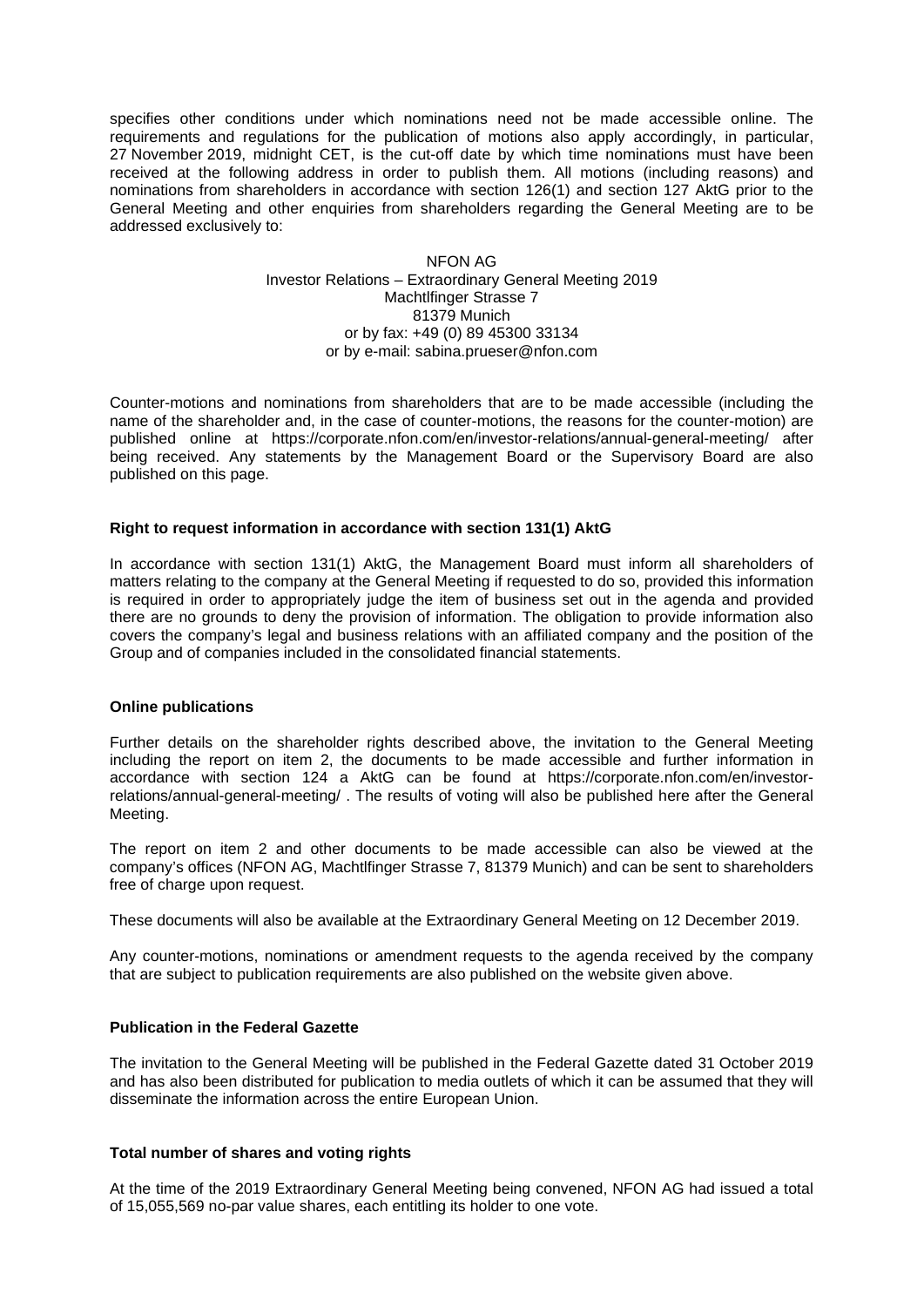## **Data protection notice**

If you register for the General Meeting or issue a voting proxy, we will collect personal data on you or your proxy. This is done so that shareholders can exercise their rights at the General Meeting.

NFON AG processes your data as a Controller in accordance with the provisions of the European General Data Protection Regulation (GDPR) and all other relevant laws. Details on how your personal data are handled and your rights under the GDPR can be found online at: https://corporate.nfon.com/en/investor-relations/annual-general-meeting/ .

**NFON AG The Management Board**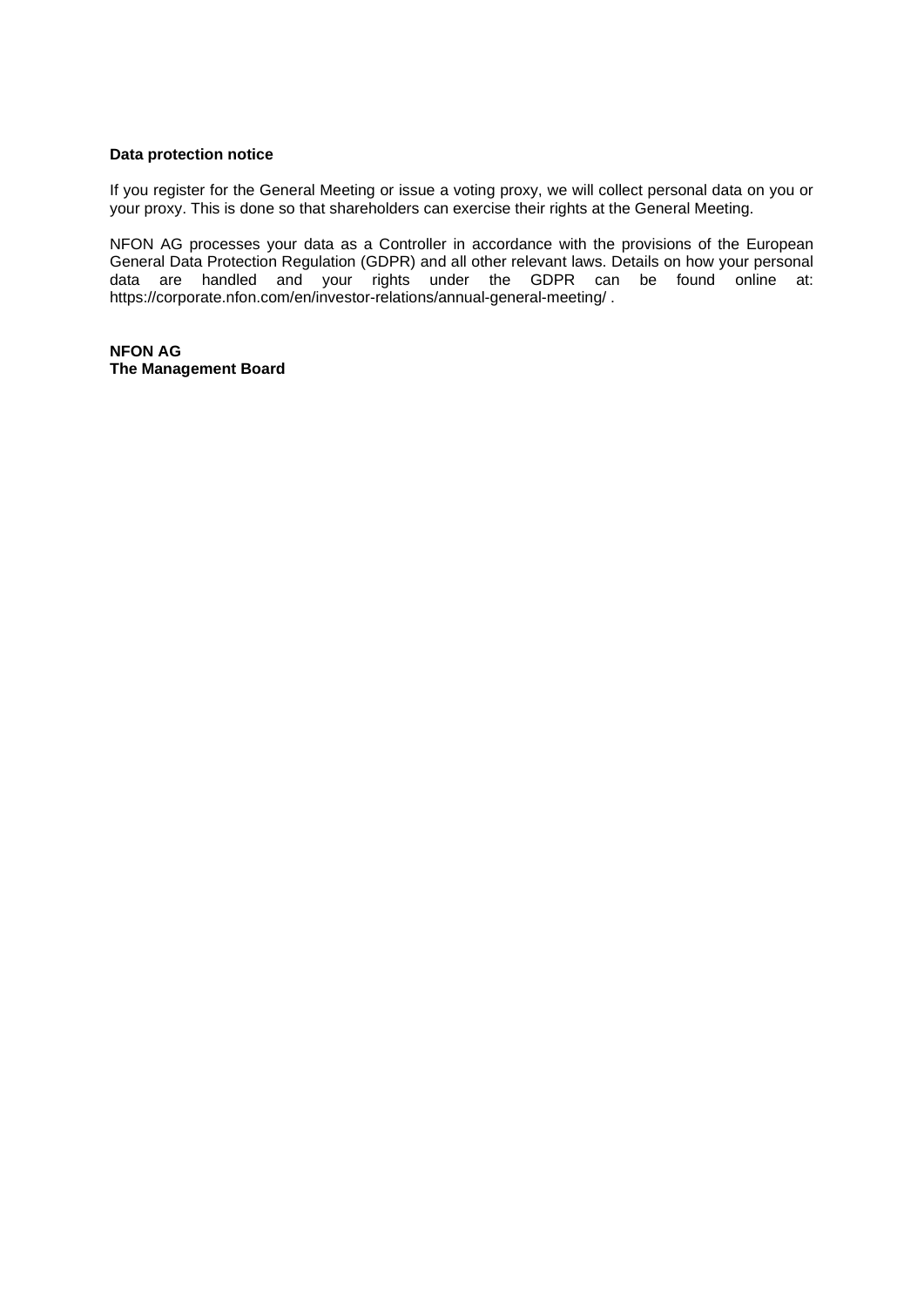## **Curriculum vitae of the candidates for the Supervisory Board:**

## **Günter Müller**

Executive Chairman of ASC Technologies AG, Hösbach, as well as Managing Director of Milestone Venture Capital GmbH, Hösbach, Germany

#### **Personal data:**

| Born in:     | 1949    |
|--------------|---------|
| Nationality: | German  |
| Resident in  | Hösbach |

### **Education:**

Apprenticeship as industrial clerk Subsequent extra-occupational study of business administration

#### **Career history:**

| Managing Director of Milestone Venture with sole power of                            |
|--------------------------------------------------------------------------------------|
| representation Capital GmbH, Hösbach (Family Office of the Müller<br>family)         |
| Executive Board of ASC Technologies AG with sole power of<br>representation, Hösbach |
| Commercial director of Gasa Produktions GmbH, Hösbach                                |
| Head of Purchasing at Eisenwerke Kaiserslautern, NL Aschaffenburg                    |
| Team leader Sales Bosch-Rexroth, Lohr/Main                                           |
|                                                                                      |

### **Memberships in other statutory supervisory boards and comparable domestic and foreign supervisory bodies:**

- none

## **Other key activities and experience:**

- October 2, 2009 Award as "Entrepreneur of the Year 2009" (Ernst & Young) for exemplary entrepreneurial commitment, willingness to take risks, courage and sense of responsibility
- With MVC GmbH since 2010 investments in young, promising software companies

### **Florian Schuhbauer**

Founding Partner, Active Ownership Capital S.à r.l.

| Personal data: |                |
|----------------|----------------|
| Born in:       | 1975           |
| Nationality:   | German         |
| Resident:      | Frankfurt/Main |
|                |                |

#### **Education:**

08/96 - 09/00 Masters in Finance & Business Administration, Frankfurt School of Finance & Management, Frankfurt/Main

## **Career history:**

| $2014 -$ today | Founding Partner & Managing Director, Active Ownership Advisors<br>GmbH / Active Ownership Capital S.à r.l. / Active Ownership Corporation<br>S.à.r.l., Frankfurt / Grevenmacher, Luxembourg |
|----------------|----------------------------------------------------------------------------------------------------------------------------------------------------------------------------------------------|
|                |                                                                                                                                                                                              |
| $2014 - 2015$  | Supervisory Board, SSVL Monaco, Monaco                                                                                                                                                       |
| $2010 - 2014$  | Partner, Triton Partners, Frankfurt                                                                                                                                                          |
| $2006 - 2010$  | Partner, General Capital Group / Active Value Investors AG, Munich /<br>Lachen, Switzerland                                                                                                  |
| $2008 - 2010$  | Non-Executive Director, Skypostal, Inc, Miami, USA                                                                                                                                           |
| $2002 - 2005$  | Director, Deutsche Post World Net & CFO, DHL Global Mail Inc., Bonn &<br>Fort Lauderdale, USA                                                                                                |